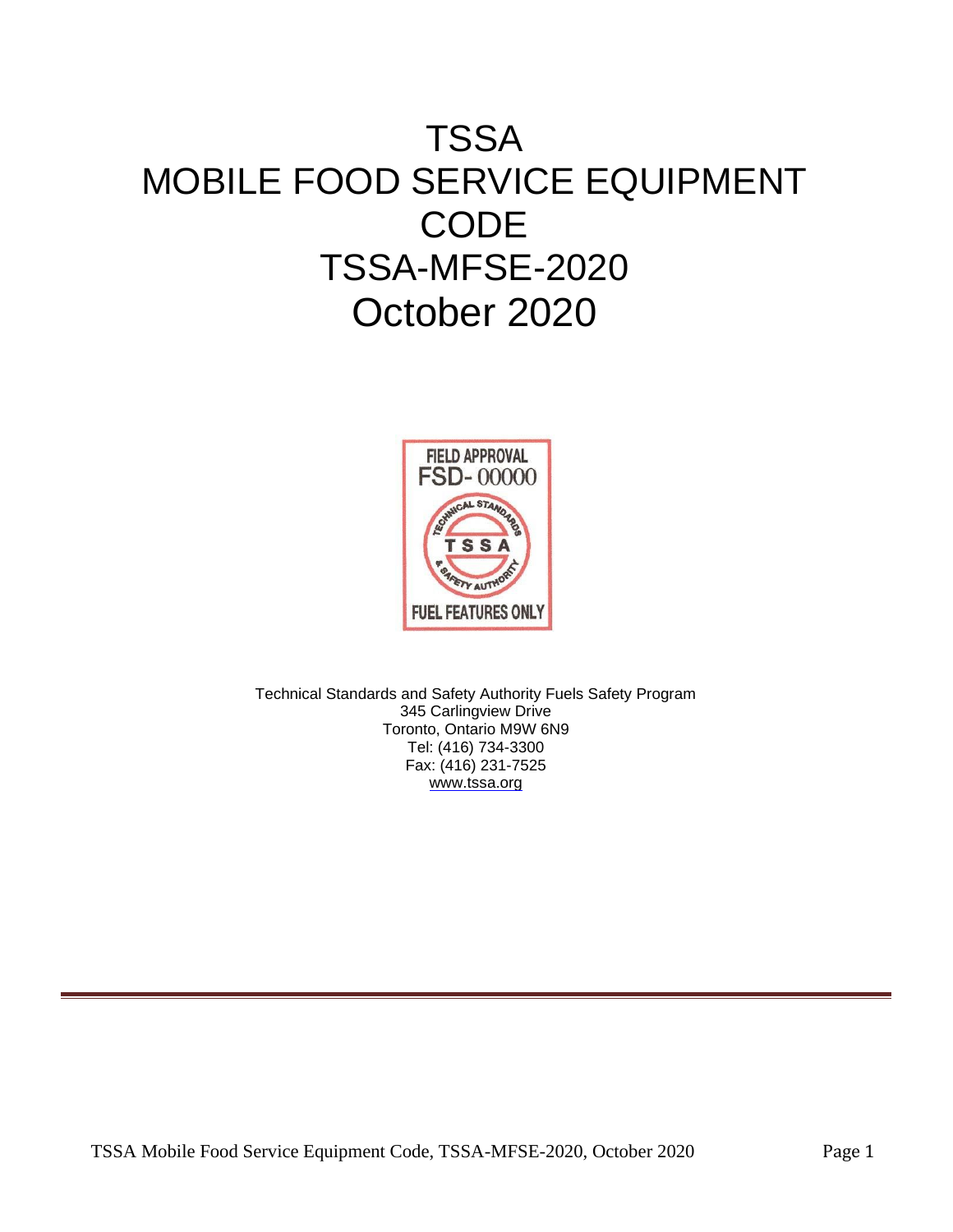#### **Contents**

- 0. Foreword page 3
- 1. Purpose page 4
- 2. Scope page 4
- 3. Definitions page 4
- 4. Types of MFSE page 4
- 5. General Requirements for MFSE pager 5
- 6. Mobile Food Service Trailers and Trucks page 15
	- 6.1 General page 5
	- 6.2 Fuel Supply for Self-Propelled, Trailer and Towed Cart Type MFSE (Containers, Cylinders, Tanks, Piping, Tubing) – page 6
	- 6.3 Installation of containers page 7
	- 6.4 Installation of cylinders page 7
	- 6.5 Equipment on cylinders connected for use page 8
	- 6.6 Installation of tanks page 8
	- 6.7 Piping, tubing, hose, and fittings page 10
	- 6.8 Termination of vent and discharge lines from regulators page 12
	- 6.9 Appliances page 13
	- 6.10 Special Provisions for Generators and Openings Proximate To Cylinders and Regulators, page 13
- 7. Portable Carts (with Self-Contained Propane Supply Systems) page 15
- 8. Generators page 17
- 9. Clearances to Combustible Construction page 18
- 10.Danger Labels page 18
- 11.General Rating Plate page 19
- 12.Resources page 19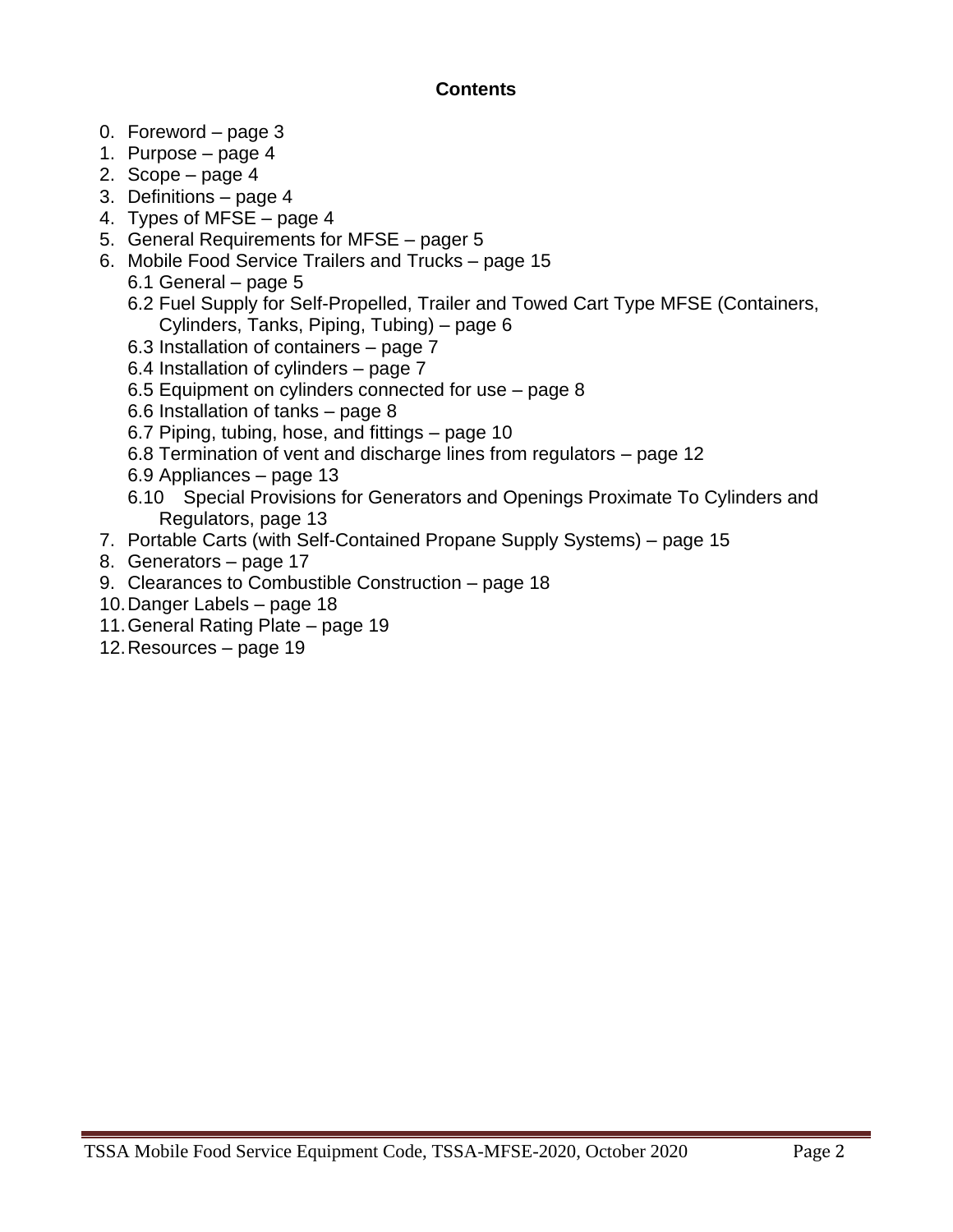# TSSA MOBILE FOOD SERVICE EQUIPMENT CODE TSSA-MFSE-2020 October 2020

#### Issued by: FUELS SAFETY PROGRAM TECHNICAL STANDARDS AND SAFETY AUTHORITY

#### FOREWORD

This is the second edition of the Mobile Food Service Equipment Code. It supersedes the TSSA-MFSE-2014. The Gaseous Fuels and Propane Regulations made under the Technical Standards and Safety *Act* adopt this Code for the Province of Ontario.

This document was developed in consultation with the TSSA Gaseous Fuels Advisory Council and the TSSA Mobile Food Service Equipment Risk Reduction Group.

The above regulations require all Mobile Food Service Equipment (MFSE) built after February 13, 2006 to have a Field Approval by TSSA or alternatively to be certified and labeled by a Certification Organization accredited by Standards Council of Canada.

This code sets out minimum requirements for a TSSA Field Approval. TSSA reserves the right to impose additional requirements for the issuance of a Field Approval for MFSE.

Definitions in this Code have the same meaning as those contained in the relevant regulations made under the *Technical Standards and Safety Act, 2000*.

Inquiries regarding this document may be addressed to:

Technical Standards and Safety Authority Fuels Safety Program 345 Carlingview Dr. Toronto, ON M9W 6N9 Tel: (416) 734-3300 Fax: (416) 234-9169 Customer Service: 1-887-682-8772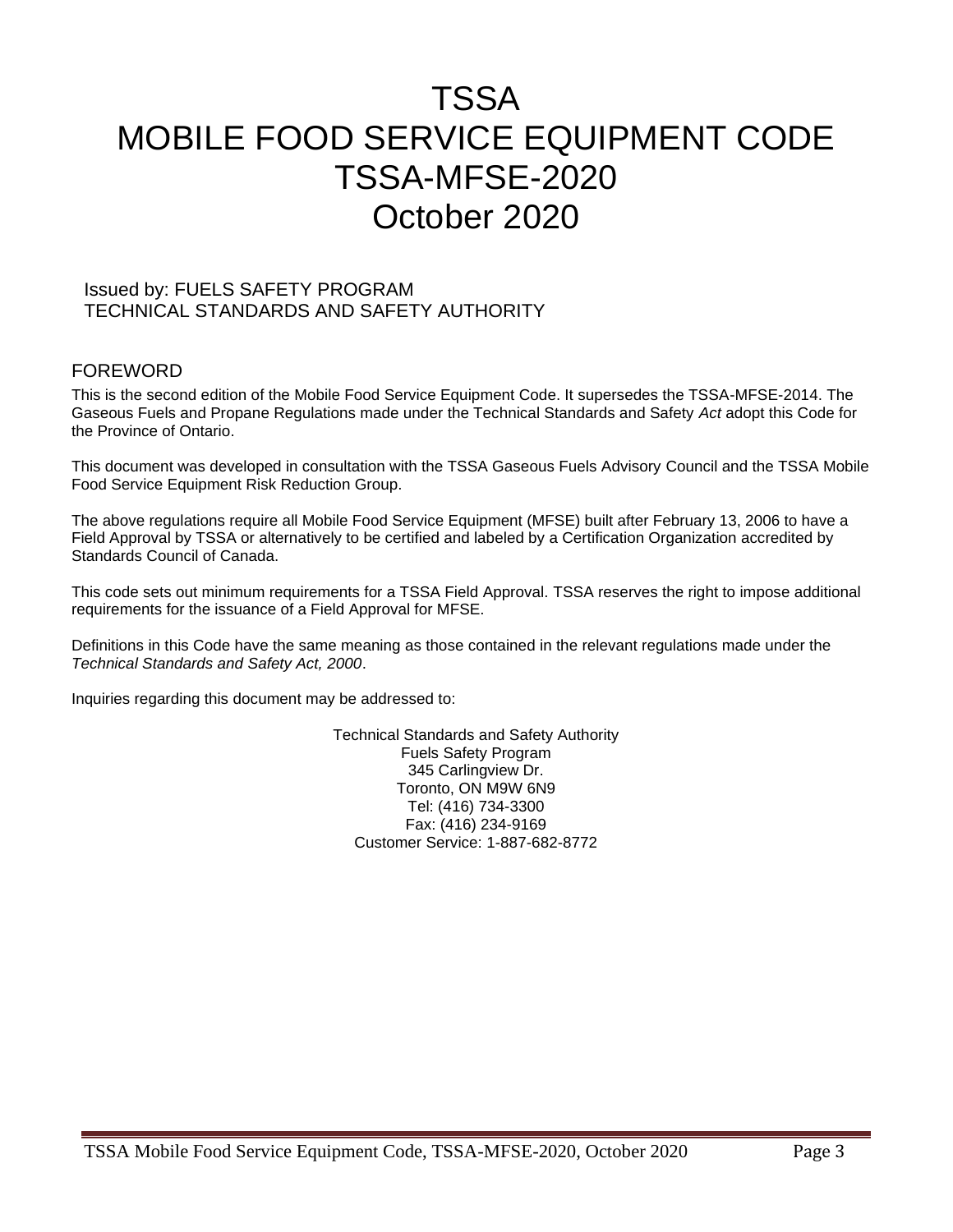### **1. Purpose**

This Code sets out the minimum requirements that TSSA engineering staff will assess when performing an Engineering Review for the issuance of a Field Approval for Mobile Food Service Equipment (MFSE). It is intended to assist manufacturers and owners of MFSE in meeting the minimum requirements for MFSE.

Where a deviation from this Code is required, the manufacturer or owner shall make a separate application for a variance. The approval of the variance must be obtained before TSSA will assess the MFSE field approval application.

This Code takes into consideration the unique nature of MFSE, which is not addressed in the CSA-B149.3-10 standard.

# **2. Scope**

These requirements apply to approval process for MFSE utilizing propane or other hydrocarbon fuel fired cooking equipment. The review includes evaluation of the storage of fuel, supply of fuel, acceptability of the individual appliances, and components and the exhaust system.

## **3. Definitions**

The following definition(s) apply to this code:

**Mobile Food Service Equipment (MFSE):** is mobile equipment containing propane or other hydrocarbon fuel fired cooking appliances, a means of water heating or power generation, and, if applicable, associated fuel storage.

# **4. Types of MFSE**

- 4.1. For the purposes of this document MFSE includes the following types of equipment (except as noted under Exemptions):
	- (a) a self-propelled vehicle such as a truck or van fitted with food service equipment and either equipped with propane supply cylinders or intended for connection to propane supply cylinders at the operation site.
	- (b) a trailer or cart fitted with food service equipment intended to be towed to the operation site and either equipped with propane supply cylinders or intended for connection to a propane supply cylinder at the operation site.
	- (c) a portable cart fitted with food service equipment that is not towed but may be transported to an operation site and provided with a propane supply cylinder that may be enclosed in the cart.

#### *Exemptions:*

In some cases, a self-propelled vehicle or a trailer may be located at a fixed site and is not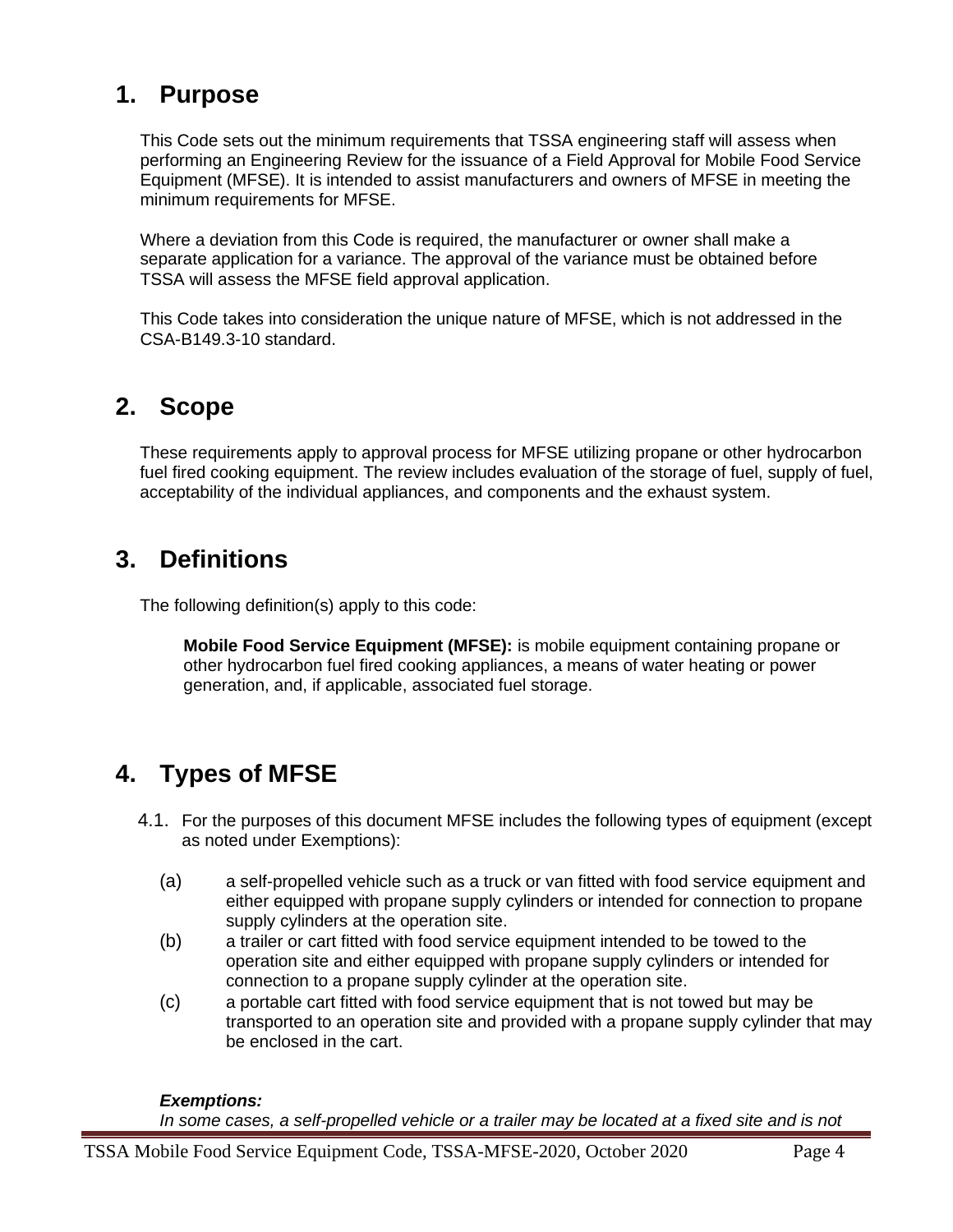*intended to be relocated. Such units are not considered MFSE if they meet the following criteria:*

- *1. Some form of municipal licence has been issued to permit operation in a permanent location only; or,*
- *2. If there is no such licence in place, but the unit has been installed as follows:*
	- *(a) the vehicle has been fitted to a foundation or has been raised on concrete blocks, jack stands or equivalent;*
	- *(b) all wheels have been removed;*
	- *(c) tongues or tow bars have been removed; and,*
	- *(d) the vehicle is connected to one or more utility services:* 
		- *(i) electricity - no plugs or generators and approved by the authority having jurisdiction;*
		- *(ii) water,*
		- *(iii) sewers or septic systems;*
		- *(iv) natural gas or propane if it is hard piped to a 420 lb cylinder or larger);*

*Notes:* 

- *1. If the vehicle attends various events at different locations such as fairs, rib festivals, etc. it will be considered a MFSE.*
- 2. *Units deemed to qualify under the exemptions above are nevertheless required to meet the applicable provisions of the CSA B149.1 Natural Gas and Propane Installation Code* and *CSA B149.2 Propane Storage and Handling Code.*

# **5. General Requirements for MFSE**

- 5.1 Appliances used with an MFSE shall be of a certified type or shall be subjected to a Field Approval where permitted by the CSAB149.3. Custom designed appliances that are not certified, and are outside the scope of CSA B149.3, may be evaluated for their suitability and safety in their intended application at the discretion of TSSA.
- 5.2 The use of an appliance, an accessory, a component, equipment, or material shall be prohibited where a hazard is created.
- 5.3 When an exhaust system protected by an automatic fire-extinguishing system is installed over an appliance not provided with a flame safeguard, the operation of the fire-extinguishing system shall be interlocked with the gas supply to the appliance so as to automatically shut off the gas, including the pilot, to the appliance to be protected by the system and also to any other appliance that can be affected by the extinguishing system.

Applicants should contact fire safety officials to determine if their particular MFSE requires a fire extinguishing system.

# **6. Mobile Food Service Trailers and Trucks**

### **6.1 General**

6.1.1. Mobile food service trailers and trucks shall be provided with a manual shut-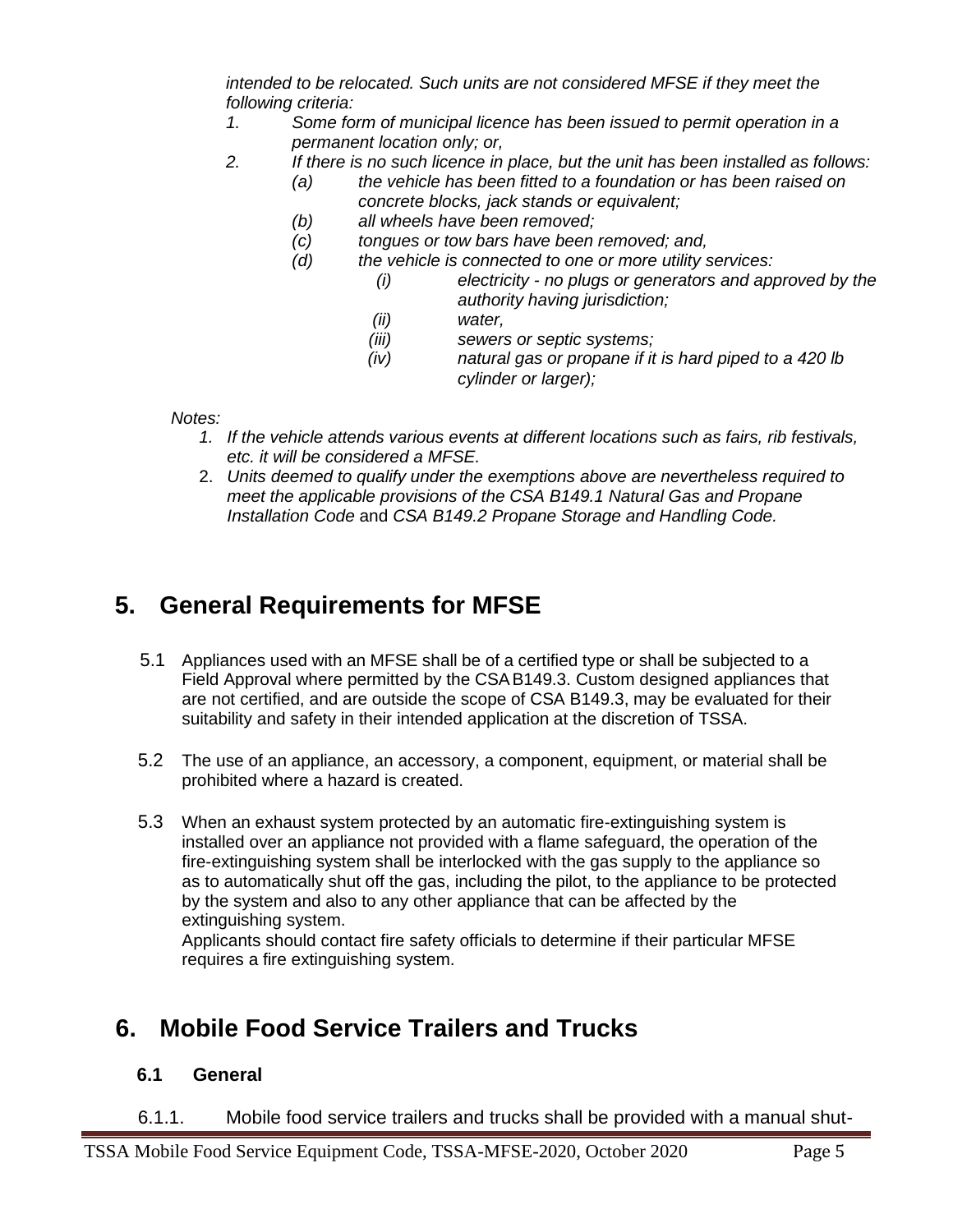off valve located downstream of the pressure regulator and upstream of all appliances, on the exterior of the vehicle in a readily accessible location adjacent to the gas supply.

- 6.1.2. Each appliance shall be provided with a manual isolation valve.
- 6.1.3. All components shall be certified to the appropriatestandard.
- 6.1.4. Appliances may be connected to the gas supply with black iron or steel piping, copper tubing, appliance connectors certified to CSA Standard 6.10 or Movable Appliance connectors certified to CSA Standard 6.16.
- 6.1.5. Connections within the vehicle are permitted for MFSE's.
- 6.1.6. MFSE that contain hydrocarbon fired equipment within an enclosed space shall have a mechanical exhaust system interlocked with the fuel supply line so that operation is permitted only when exhaust airflow is proven.
- 6.1.7. The valve used to shut off the gas supply referred to in clause 6.1.6 shall be an automatic electrically operated fast closing valve:
	- (i) of the manual reset type; or
	- (ii) provided with a remote manual reset function.

The valve or remote reset device shall be identified as to its function and have permanent legible relighting instructions posted adjacent to it.

*Note: When all the appliances in an MFSE incorporate safety shut-off devices that require the user to manually relight the appliance following loss of flame, a separate manual reset feature is not required.*

6.1.8. The label required by clause 6.1.7 shall as a minimum direct the user to turn off all burners prior to resetting the gas supply and to follow the appliance manufacturer's instructions for relighting.

#### For example:

MANUAL RESET FOR EXHAUST FLOW INTERLOCK VALVE In the event of an exhaust flow failure the gas supply to the appliances will shut off automatically and will require a manual reset. Before resetting the gas supply –

- Turn all burner valves to the "OFF" position.
- Wait 5 minutes.
- Reset the gas supply by manually opening the interlock valve or by activating the manual reset switch.

Relight the appliances following the appliance manufacturer's instructions.

#### **6.2 Fuel Supply for Self-Propelled, Trailer and Towed Cart Type MFSE (Containers, Cylinders, Tanks, Piping, Tubing)**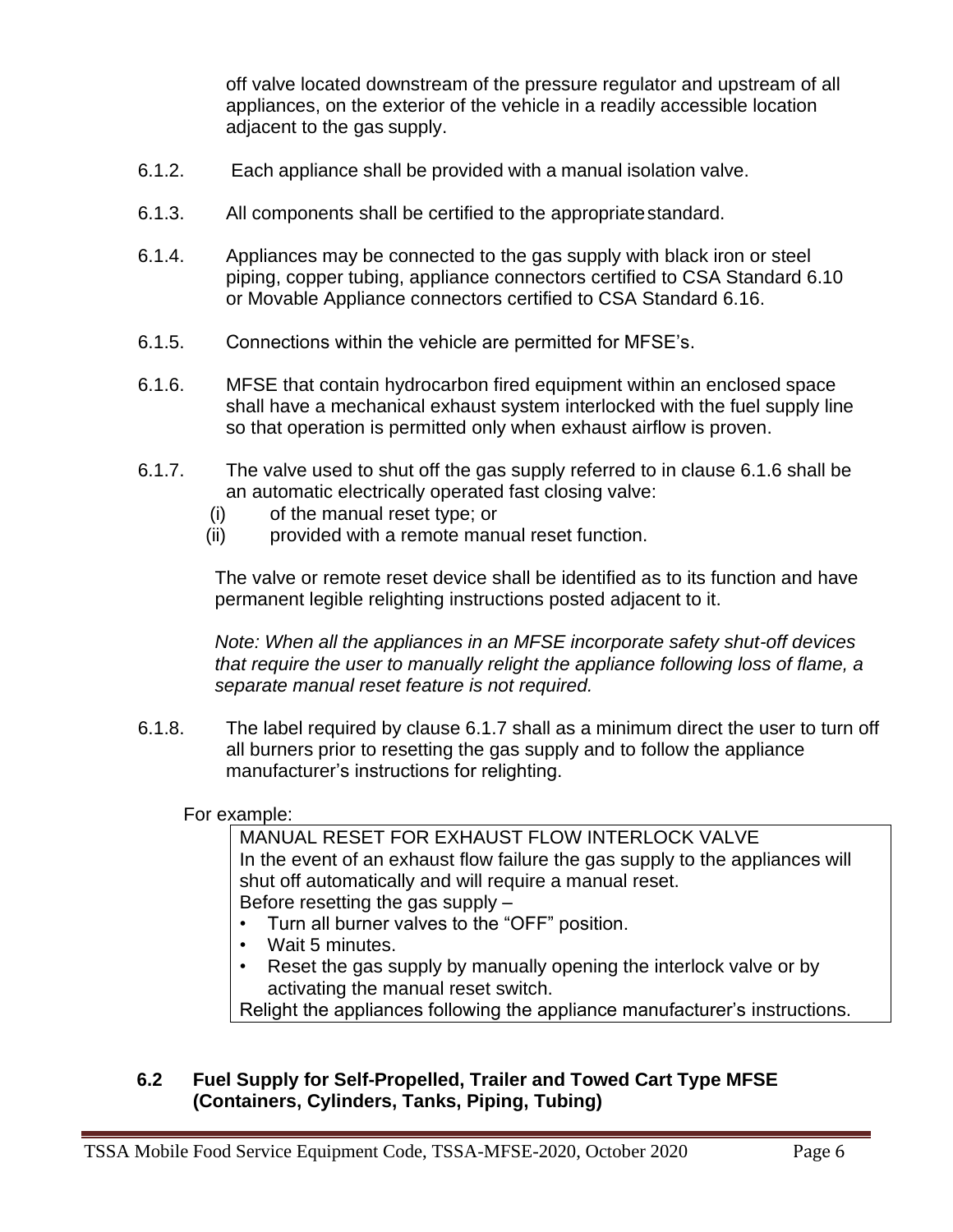- 6.2.1. Two-stage regulating equipment shall be used. Bleed vents on the equipment shall be in a downward position.
- 6.2.2. A regulator shall be installed on the vehicle in such a manner that its safe operation will not be impeded by weather conditions, and it shall be protected by a substantial metal or plastic hood of the enclosed style.
- 6.2.3. When provision is made for mounting a cylinder on the A-frame of a vehicle, a rigidly mounted support bracket for mounting the regulator shall be provided. The regulator shall be protected in accordance with Clause 6.2.2

#### **6.3 Installation of containers**

- 6.3.1. A container located on the exterior of a vehicle shall
	- (a) not project beyond the side of the vehicle;
	- (b) not be installed on the roof of the vehicle unless accepted by the authority having jurisdiction;
	- (c) if installed on the rear of the vehicle, be protected from damage by extending the bumper or frame rearward beyond the container, using material at least equivalent in strength;
	- (d) not be mounted ahead of the front axle of a self-propelled vehicle;
	- (e) when located on the A-frame of a vehicle designed to be towed, be mounted as close as possible to the body of the vehicle; and
	- (f) not be attached to any door.
- 6.3.2. Propane piping, tubing, or hose shall not interconnect separate vehicle units.
- 6.3.3. A container shall be located so that the discharge from the relief valve is
	- (a) into the open air;
	- (b) directed away from the vehicle; and
	- (c) not less than 3 ft (1 m) horizontally from an opening into a vehicle, including combustion air inlets or flue gas outlets, below the level of such discharge.
- 6.3.4. The maximum number of propane cylinders installed on a food service unit shall be three, and the total quantity of propane shall not exceed 300 lb (135 kg).

#### **6.4 Installation of cylinders**

- 6.4.1 A cylinder installed within a vehicle shall be
	- (a) in a recess that is of metal or metal-clad construction, that is vapour-tight to the inside of the vehicle, and that is accessible only from, and vented to, the outside;
	- (b) in a metal cabinet that is vapour-tight to the inside of the vehicle. The cabinet shall be vented downwards from the bottom of the cabinet by means of a tube not less than 1 in (25 mm) in diameter that terminates at a point outside the vehicle and is directed away from any source of ignition on the vehicle; or
	- (c) on a cylinder support bracket that extends below the level of the floor but not below the bottom of the vehicle frame. The cover for that part of the cylinder extending above the floor shall be of metal-clad construction that is vapour-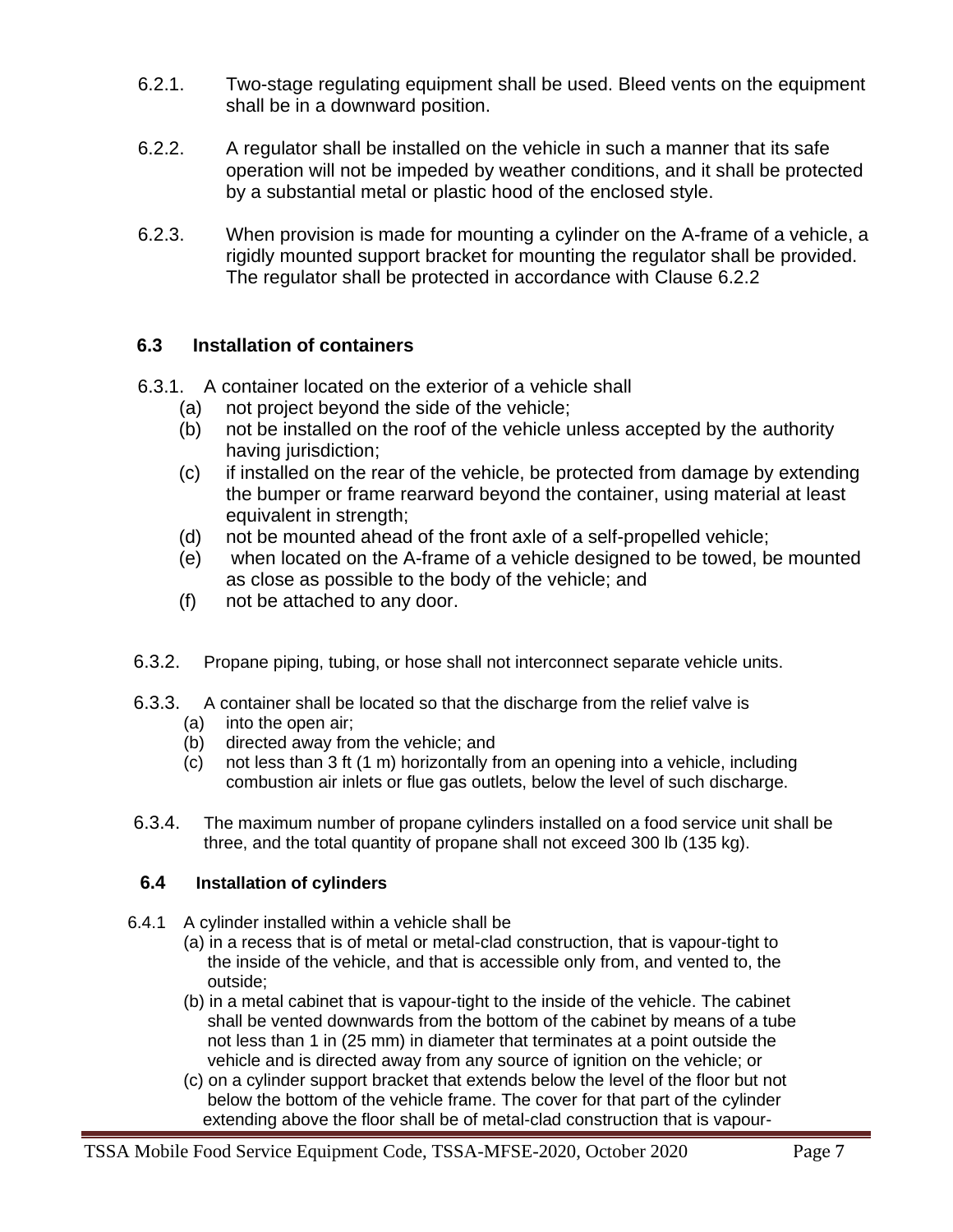tight to the interior of the vehicle.

- 6.4.2 When a cylinder is used on a commercial vehicle in a cabinet or recess, the cabinet or recess shall be vented at the top and bottom, and the combined vent area shall not be less than 5 in<sup>2</sup> (3000 mm<sup>2</sup>).
- 6.4.3 All cylinders shall be secured by brackets, straps, or carriers designed and fabricated to withstand calculated loading in any direction equal to at least four times the weight of the cylinder when filled with propane. Non-metal straps must bear a manufacturer's label stating the load rating of the strap. Straps must be UV resistant as declared by the manufacturer.
- 6.4.4 The cylinder cabinet on a vehicle shall be installed with a road clearance that is not less than the minimum road clearance of the vehicle under maximum spring deflection.
- 6.4.5 A cylinder system with a separate service and reserve supply of propane shall be equipped with an automatic changeover regulator, valve, or equivalent to permit the replacement of a cylinder without shutting off the flow of propane to the system.
- 6.4.6 Any hood, dome, or door of a cabinet that must be removed for the placement of a cylinder shall be provided with a latch or other means to prevent it from opening.
- 6.4.7 Permanently installed cylinders shall meet the requirements of Clause 6.5
- 6.4.8 A cylinder shall be installed on a vehicle with the discharge from the cylinder relief valve not less than (a) 3 ft (1 m) on a horizontal plane from any building opening when the opening is below the level of the relief valve discharge; (b) 10 ft (3 m) on a horizontal plane from the air intake of any appliance or air moving equipment; and (c) 10 ft (3 m) on a horizontal plane from any source of ignition. Items (b) and (c) shall not apply to an appliance when the cylinder retention means is incorporated and certified as part of the appliance. **6.5 Equipment on cylinders connected for use**
- 6.5.1 On each cylinder, an excess-flow valve shall be provided and installed that is (a) integral to the cylinder valve, provided that it has a separate relief valve port or the cylinder is equipped with a relief valve that is separate from the service valve; or (b) in the connection with the cylinder valve outlet.
- 6.5.2 A cylinder valve shall be protected by
	- (a) being set into a recess of a cylinder; or
	- (b) a ventilated cap or collar that is a part of the cylinder.

#### **6.6 Installation of tanks**

6.6.1 A tank located in an enclosed space on any vehicle shall have a working pressure for the tank and the set pressure of its relief valve each equal to 312.5 psig (2150 kPa).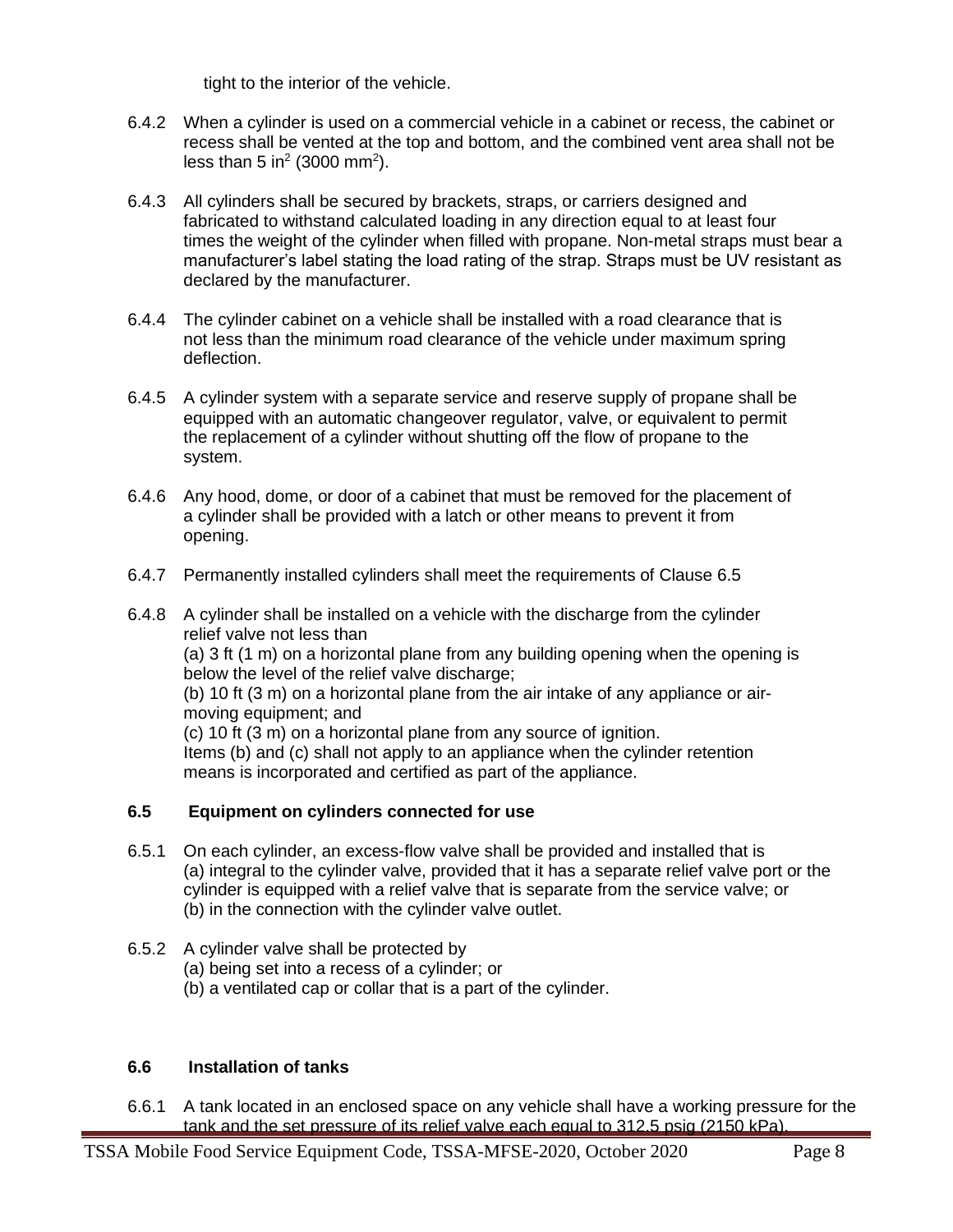- 6.6.2 A tank located within an enclosed space of a vehicle shall be (a) provided with a rigid gas-tight assembly that seals all tank equipment, inlets, and outlets from the interior of the vehicle; and (b) equipped with remote fill outside fittings and installed with a conduit to prevent leakage from the piping, tubing, and/or hose assembly from entering the interior of the vehicle. The remote fill outside fittings shall be located to provide easy access for refuelling without requiring a person to kneel or lie on the ground.
- 6.6.3 The enclosure referred to in Clauses 6.6.2(a) and 6.6.5(a) shall (a) be made of corrosion-resistant metal; (b) provide for water drainage; and (c) be sealed to prevent entry of propane through the gauging or filling connections into any interior vehicle space.
- 6.6.4 The sealant or gasket used for the purposes outlined in Clauses 6.4.1 (a) to (c), and  $6.6.2(a)$  shall be
	- (a) nonshrinking and nonswelling;
	- (b) resistant to damage by propane, road salt, and vehicle vibration; and
	- (c) effective for use from  $-40^{\circ}$ F ( $-40^{\circ}$ C) to 95°F (35 °C).
- 6.6.5 Filling and gauging fittings located away from a tank (remote fill) shall be protected from physical damage by being located (a) in a metal enclosure that is permanently mounted to the vehicle and does not protrude outside the vehicle's body; or (b) so that the rear bumper, or some other part of a vehicle, will provide protection.
- 6.6.6 A propane withdrawal connection on a fuel tank shall be equipped with a shut-off valve that incorporates an internal excess-flow valve.
- 6.6.7 A shut-off valve on a tank shall be accessible.
- 6.6.8 A tank shall be equipped with a stop-fill valve installed to ensure that the maximum permitted liquid volume at the time of filling does not exceed 80% of the tank volume.
- 6.6.9 A label made of durable material that is not adversely affected by water, employing an adhesive that is not water soluble, shall be affixed adjacent to the filling location. The label shall be worded as follows:

"EQUIPPED WITH A STOP-FILL VALVE. USE OF FIXED-LIQUID-LEVEL GAUGE IS NOT REQUIRED"\*.

- 6.6.10 A tank on a vehicle shall be permanently installed, and proper anchorage shall be provided to prevent it from jarring loose, slipping, or rotating. This requirement shall be deemed met when the force necessary to detach the tank from the vehicle is not less than 20 times the weight of the full tank in a forward direction, and not less than 8 times the weight of the full tank in a rearward, sideways, and vertical direction.
- 6.6.11 The tank manufacturer shall provide tank mounting brackets complete with a resilient material to be installed between the supports or clamping bands and a container such that there is no direct metal-to-metal contact with the container.
- 6.6.12 Tanks shall be installed on a vehicle with the brackets supplied by the tank manufacturer and shall be installed in accordance with the manufacturer's installation instructions.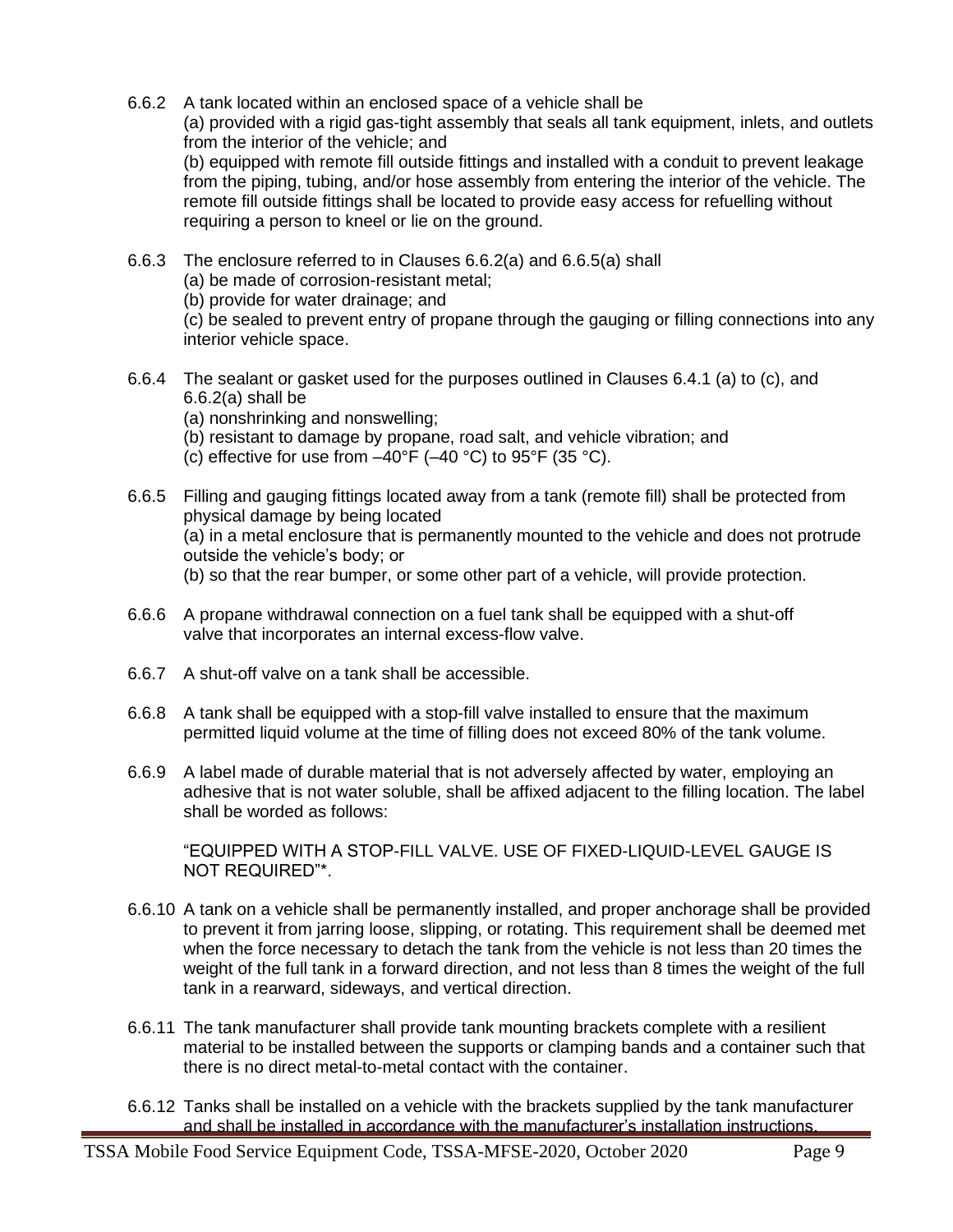#### 6.6.13 A tank

(a) on a vehicle shall be so located as to minimize the possibility of damage;

(b) that is located at the rear of a truck and that is protected by a substantial bumper shall be deemed to conform with Item (a); and

(c) that is mounted within 8 in (200 mm) of the engine or the exhaust system shall be shielded against heat radiation by the use of a metal shield located not less than 1 in (25 mm) from the tank. The metal heat shield shall not be attached to the exhaust system.

6.6.14 A tank or any other portion of the fuel system located outside a vehicle shall be installed with as much road clearance as practicable, but never less than the minimum road clearance of the vehicle when loaded to its gross vehicle weight rating. This minimum clearance shall be measured from the bottom of the tank or from the lowest portion of any part of the fuel system when installed, whichever is lower, and shall not be less than the following:

(a) between the axles

(i) 7 in (175 mm) on vehicles with a wheel base of 127 in (3175 mm) or less; or

(ii) 9 in (225 mm) on vehicles with a wheel base in excess of 127 in (3175 mm); or

(b) behind the rear axle, 8 in (200 mm).

The tank or any other portion of the fuel system shall be installed above a plane that contacts the bottom of the rear tires and the lowest most rearward part of the vehicle as received from the manufacturer.

- 6.6.15 All valves, connections, and gauging devices on a tank shall be protected to prevent damage due to accidental contact with stationary objects or from loose objects thrown up from the road.
- 6.6.16 A new tank and its means of attachment that are exposed to corrosion or erosion shall be protected by a coating that has a minimum ASTM salt spray rating of 1000 h as established in ASTM B117 and shows no visible signs of corrosion. The test specimen shall be subjected to 42 cycles consisting of 8 h of continuous salt spray followed by 16 h of ambient temperature. The finished coating shall be resistant to abrasion such as that which can occur as a result of gravel or sand, or both, impacting the surface under normal usage.

#### **6.7. Piping, tubing, hose, and fittings**

- 6.7.1 Piping shall comply with ASTM A53/A53M or ASTM A106.
- 6.7.2 A **fitting** used with steel pipe shall be (a) either malleable iron or steel and shall comply with ANSI/ASME B16.3; or (b) **certified** to Standard ANSI LC-4/CSA 6.32.
- 6.7.3 Propane vapour phase piping shall be at least Schedule 40
- 6.7.4 Copper tubing used for gas systems shall be Type G, K, or L, and shall meet the requirements of one of the following Standards, as applicable: (a) Type G tube shall meet ASTM B837; or
	- (b) Types K and L tube shall meet ASTM B88.
- 6.7.5 Flare nuts shall be forged from UNS C37700 brass and shall not be externally machined.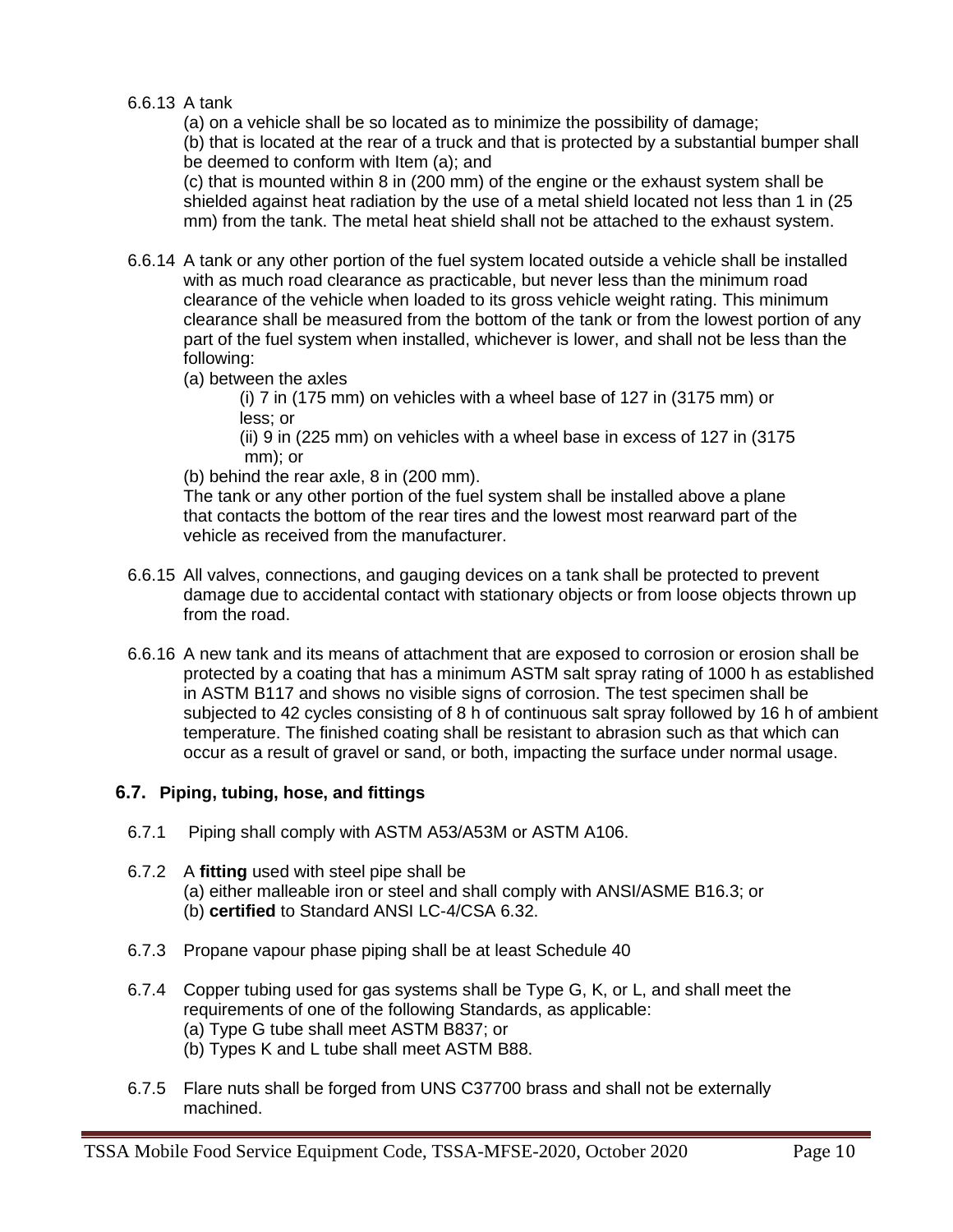6.7.6 Tubing **fittings** shall be rated for a working pressure of not less than 125 psig (860 kPa)

6.7.7 Tubing shall be one of the following:

- (a) corrugated stainless steel tubing (CSST);
- (b) seamless copper; or
- (c) seamless steel.

6.7.8 Every **hose** and **hose fitting** shall have a minimum working pressure of 350 psig (2400 kPa) and shall comply with CSA CAN/CGA-8.1 or CSA CAN1-8.3.

6.7.9 Seamless steel tubing shall comply with ASTM A179/A179M.

6.7.10 Materials not specified in Clause 6.7 may be used if they conform to a nationally recognized standard or to a test report of a nationally recognized certification organization.

6.7.11 Corrugated stainless steel tubing (CSST) and associated **fittings** shall comply with ANSI/LC 1/CSA 6.26 or CSA publication CGA Certification Laboratory Requirement LAB-009.

6.7.12 Corrugated stainless steel tubing (CSST) shall not be used as a **gas connector**.

6.7.13 Piping, tubing, and **hose** shall be of sufficient size to provide a supply of gas to meet the requirements of volume and pressure at the point of use.

6.7.14 The piping or tubing system shall be designed to prevent the loss in pressure between the **appliance** and the last-stage **regulator** from exceeding 1 in w.c.

6.7.15 A hose connector rated at not less than 350 psig (2500 kPa) shall be provided between

(a) the cylinder valve outlet and the inlet of the regulator when the regulator is rigidly mounted on a support bracket; or

(b) the regulator outlet and the main propane piping or tubing when the regulator is rigidly fixed to the cylinder valve outlet.

- 6.7.16 Propane piping and tubing located beneath a vehicle shall be securely fastened.
- 6.7.17 In the case of propane piping or tubing provided with more than one main supply connection, any supply connection not in use shall be capped or plugged.

6.7.18 All propane piping and tubing shall be supported by metal straps or hangers that have been galvanized or received equivalent protection. These supports shall be placed at intervals of not more than 4 ft (1.25 m), except where support is provided by the structure, and shall be anchored within 6 in (150 mm) of each end of the main propane line.

6.7.19 Propane piping or tubing shall be so located or protected as to prevent damage.

6.7.20 Outdoor piping shall be protected by either painting or coating.

6.7.21 Defects in propane piping or tubing shall not be repaired. Inferior or defective material shall be replaced.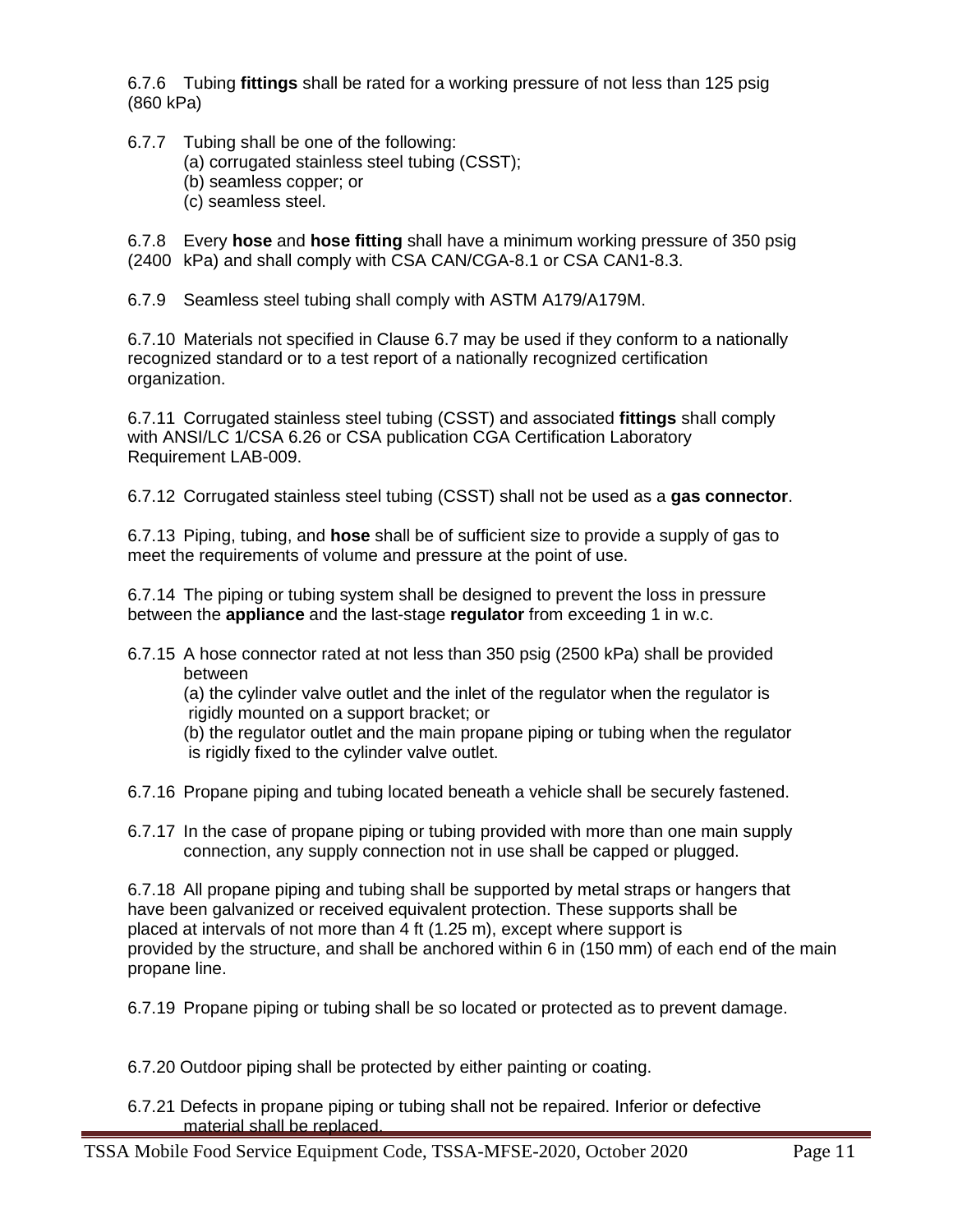6.7.22 Propane piping and fittings shall be clear and free from cutting burrs and defects.

6.7.23 A structural member of the vehicle shall not be cut, for the purpose of installing piping, in such a manner as to reduce the strength of the member below the strength required for the purpose for which it was intended.

6.7.24 When not connected to a container, the propane supply inlet shall be capped or plugged by the manufacturer of the vehicle or owner to exclude the entry of foreign matter.

6.7.25 Provision shall be made in the piping to allow for jarring, vibration, or movement of any appliance or equipment.

6.7.26 Hose shall not be used in lieu of piping or tubing but may be used in conjunction with piping or tubing.

6.7.27 When an appliance is removed for servicing or repair, the supply line or branch line to that appliance shall be sealed by means of a cap or plug.

- 6.7.28 When piping or tubing is run in a sleeve, the sleeve shall be of such material and so installed as to protect the piping or tubing from damage and galvanic action.
- 6.7.29 When piping or tubing passes through an exterior wall, it shall be sealed watertight and the portion of piping or tubing that runs through the wall shall be sleeved or double wrapped with a waterproof wrap.
- 6.7.30 Where tubing passes directly through walls, floors ceilings, and partitions, it shall be protected by grommets that fit snugly in both the line and the hole through which the line passes. Grommets shall be securely held in position and prevent abrasion or damage to the line from vibration. Grommets shall be made of rubber, plastic, leather, or a similar material (not metal). They shall extend completely through the member. Silcone, butyl caulk, and similar materials with adhesive qualities may be used as or in addition to grommets if they encircle the tubing and will not become dislodged from the hole.

6.7.31 Accessible means shall be made in the supply line at the furthest point from the fuel supply to conduct load testing.

#### **6.8. Termination of vent and discharge lines from regulators**

- 6.8.1 The discharge from a regulator vent, line relief valve, or hydrostatic relief valve shall terminate outdoors and be located (a) not less than 3 ft (1 m) horizontally from any building opening that is below the level of such discharge and not beneath any building; and (b) not less than 10 ft (3 m) in any direction from air openings into a direct-vent appliance, a mechanical air intake, or a source of ignition (including electrical generators).
- 6.8.2 A regulator vent, line relief valve, or hydrostatic relief valve discharging vertically upwards shall be provided with a loose-fitting rain cap. When discharging downwards, it shall be provided with a protective screen.
- 6.8.3 If the vehicle carries propane tanks or cylinders, then the Regulator Relief Vent terminations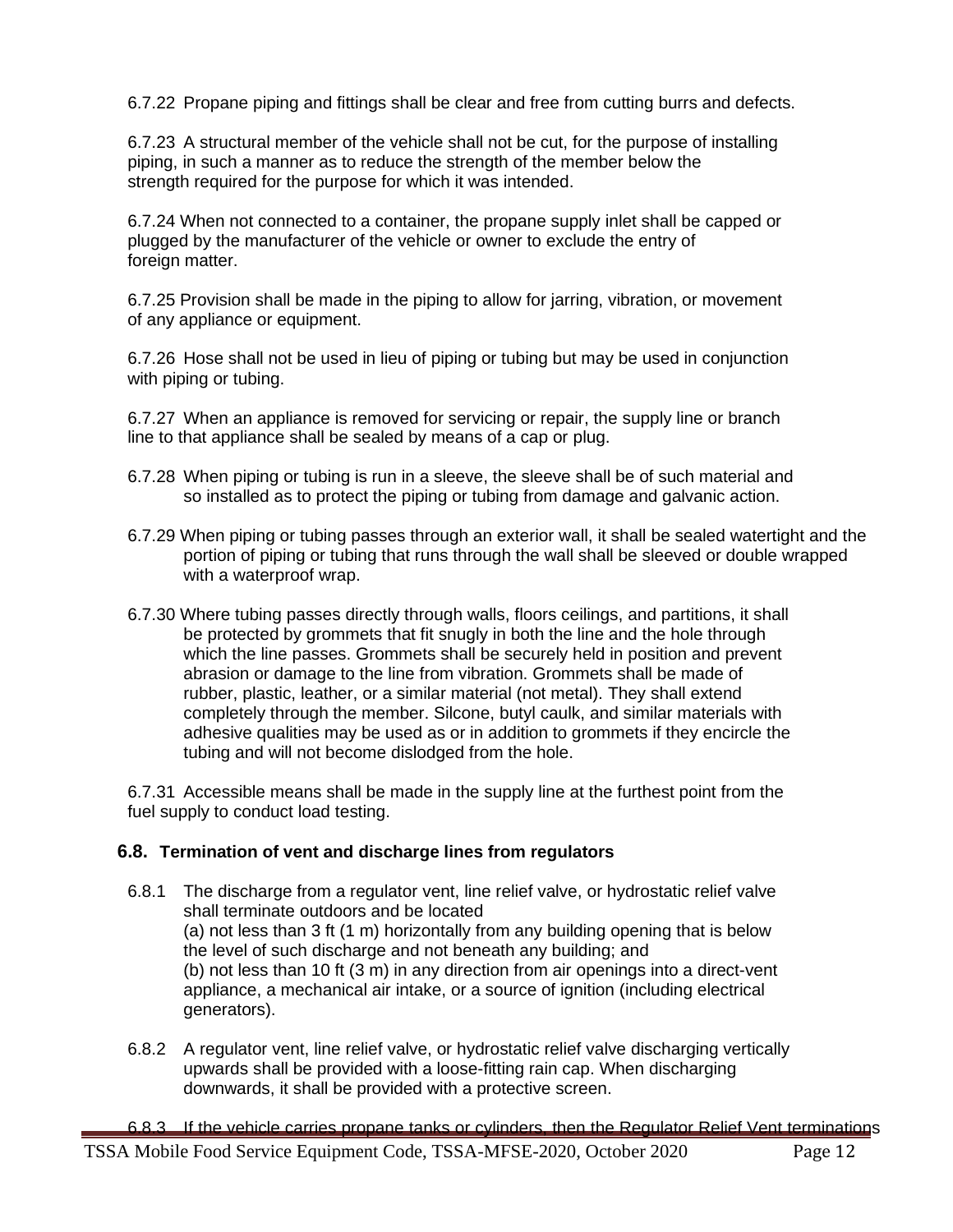shall be vented below the lowest point of the MFSE body so as not to create accumulation.

#### **6.9. Appliances**

- 6.9.1 Every gas-fired heating appliance, water heater, or refrigerator installed in a mobile food service truck or trailer vehicle, shall be of the direct-vent appliance type or equivalent, and shall be installed to provide complete separation of the combustion system from the atmosphere inside the vehicle.
- 6.9.2 A combustion air inlet or flue gas outlet of an appliance or any other vehicle opening shall be located at least 3 ft (1 m) from any engine filler spout or liquid-level gauge of the vehicle if the intake, outlet, or opening is located above or at the same level. If any portion of such inlet, outlet, or opening is located below the spout or fixed-liquid-level gauge, the clearance shall be the sum of the vertical distance below the spout or fixed-liquid-level gauge plus 3 ft (1 m).
- 6.9.3 Propane vapour, at a pressure not in excess of 13 in w.c. (3.2 kPa), shall be supplied into the piping or tubing supplying any appliance.

6.9.4 Provision shall be made to ensure a supply of combustion air for an appliance, other than an appliance of the direct-vent type.

- 6.9.5 An open door or window may be used as an alternative means of providing combustion or ventilation air to a food service vehicle, provided that the door is interlocked to the propane supply to ensure that the door remains open during appliance operation.
- 6.9.6 A clearance of not less than 16 in (400 mm) shall be provided between a deep fat fryer and an open flame of an adjacent appliance unless a non-combustible divider extending not less than 7 in (175 mm) above the fryer and the open flame of the adjacent appliance is provided.
- 6.9.7 All appliances installed in a self-propelled vehicle or in a trailer or cart shall be mechanically fastened to the vehicle, trailer or cart with a non-combustible restraining device. The retaining devise shall prevent movement under normal operating conditions while stationary or in transport including rough roads or fields.

#### **6.10. Special Provisions for Generators and Openings Proximate To Cylinders and Regulators**

- 6.10.1. Notwithstanding any other code requirements, the discharge from a regulator vent, line relief valve, or hydrostatic relief valve on a MFSE may be located:
	- (a) less than 3 ft (1 m) horizontally from any building opening that is below the level of such discharge and not beneath any building; and
	- (b) less than 10 ft  $(3 \text{ m})$  in any direction from air openings into a direct-vent appliance, a mechanical air intake, or a source of ignition (which includes Generators);

provided that the following conditions are met:

- $(i)$  its associated cylinder will be isolated from the entrance door of the truck, and/or from the Generator by means of a metal shield extending from just above the top of the cylinder collar down to the cylinder platform and sealed to the wall of the truck,
- (ii) its vents will be piped downward to below the door opening and/or generator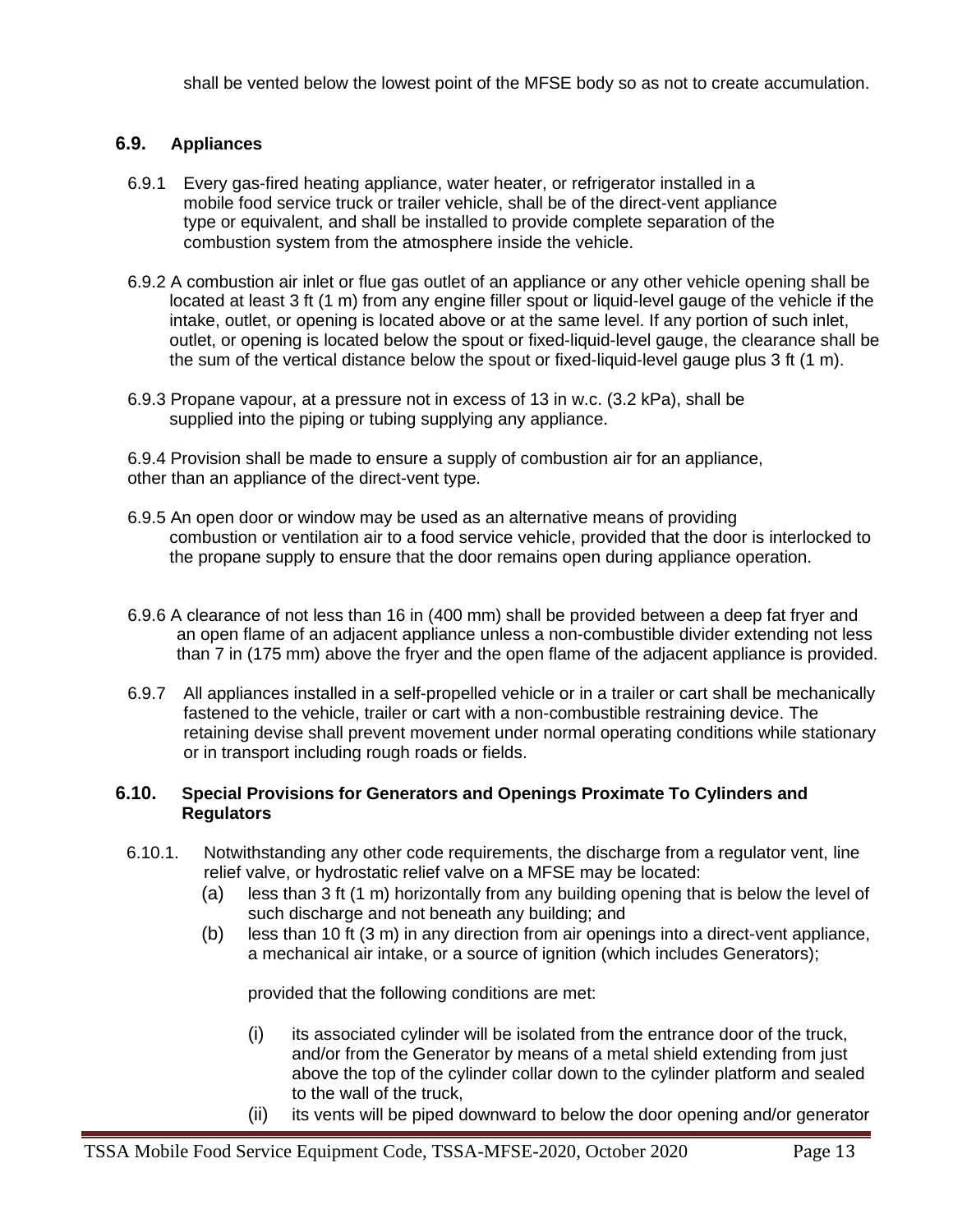and directed away from the vehicle, and

(iii) a label will be attached adjacent to each cylinder which reads:

#### **DANGER**

#### **Propane Cylinder Relief Valves Must Be Directed Away From The Vehicle Into Open Air.**

Note: Notwithstanding clause 6.4.2, when the "metal shielding" is part of a cabinet or recess, then it must have ventilation holes on the side opposite the entrance door and/or generator. The combined vent area shall not be less than 5 in<sup>2</sup> (3000 mm<sup>2</sup>). Also, the vent of the regulator, line relief valve, or hydrostatic relief is to be piped down through the base of the cabinet, terminate under the vehicle, and be directed toward the side of the vehicle.

6.10.2 Notwithstanding any other code requirements, a cylinder may be installed outside on a MFSE, with the discharge from the cylinder relief valve less than

(a) 3 ft (1 m) on a horizontal plane from any MFSE opening when the opening is below the level of the relief valve discharge:

(b) 10 ft (3 m) on a horizontal plane from the air intake of any appliance or air-moving equipment; and

(c) 10 ft (3 m) on a horizontal plane from any source of ignition (which includes Generators). Items (b) and (c) shall not apply to an appliance

provided that the following conditions are met:

(i) the cylinder will be isolated from the entrance door of the truck, and/or from the Generator by means of a metal shield extending from just above the top of the cylinder collar down to the cylinder platform and sealed to the wall of the truck, (ii) its vents will be piped downward to below the door opening and/or generator and directed away from the vehicle, and

(iii) a label will be attached adjacent to each cylinder which reads:

#### **DANGER**

#### **Propane Cylinder Relief Valves Must Be Directed Away From The Vehicle Into Open Air.**

Note: Notwithstanding clause 6.4.2, when the "metal shielding" is part of a cabinet or recess, then it must have ventilation holes on the side opposite the entrance door and/or generator. The combined vent area shall not be less than 5 in<sup>2</sup> (3000 mm<sup>2</sup>). Also, the vent of the regulator, line relief valve, or hydrostatic relief is to be piped down through the base of the cabinet, terminate under the vehicle, and be directed toward the side of the vehicle.

6.10.3 Notwithstanding any other code requirements, a container may be located so that the discharge from the relief valve is less than 3 ft (1 m) horizontally from an opening into a vehicle, including combustion air inlets or flue gas outlets, below the level of such discharge;

provided that the following conditions are met:

(i) its associated cylinder will be isolated from the entrance door of the truck, and/or from the Generator by means of a metal shield extending from just above the top of the cylinder collar down to the cylinder platform and sealed to the wall of the truck, (ii) its vents will be piped downward to below the door opening and/or generator and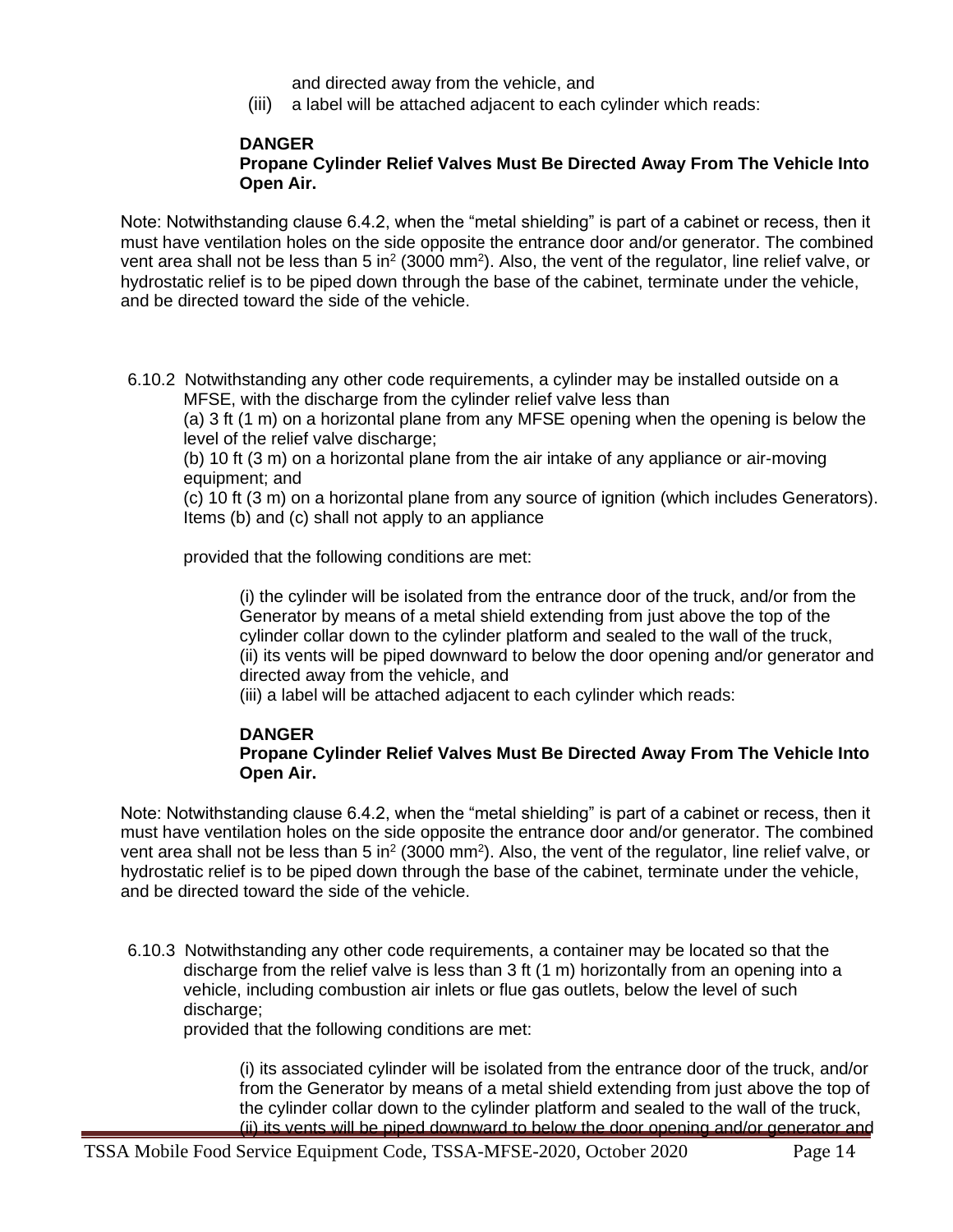directed away from the vehicle, and (iii) a label will be attached adjacent to each cylinder which reads:

#### **DANGER Propane Cylinder Relief Valves Must Be Directed Away From The Vehicle Into Open Air.**

Note: Notwithstanding clause 6.4.2, when the "metal shielding" is part of a cabinet or recess, then it must have ventilation holes on the side opposite the entrance door and/or generator. The combined vent area shall not be less than 5 in<sup>2</sup> (3000 mm<sup>2</sup>). Also, the vent of the regulator, line relief valve, or hydrostatic relief is to be piped down through the base of the cabinet, terminate under the vehicle, and be directed toward the side of the vehicle.

## **7. Portable Carts (with Self-Contained Propane Supply Systems)**

- 7.1. A food service cart having more than two wheels shall have means to lock the cart in a stationary position.
- 7.2. Integral retention means shall be provided on a food service cart to limit the movement of the propane gas cylinder. With the cylinder installed per the manufacturer's Instructions, lateral movement shall not exceed 1 in (25.4 mm) at the retention means, and the cylinder or any portion thereof shall not become dislodged from its retention means when a lateral force equal to the full weight of the cylinder is applied in any direction at the center of the vertical height of the cylinder. This test shall be conducted with the installed cylinder empty and full.
- 7.3. If the means is for attachment to the protective collar of the cylinder, it shall not interfere with the operation of the cylinder valve. Any movement shall not transmit strain to rigid tubing or pipe connections.
- 7.4. Retention means shall not depend on openings in either the cylinder's protective collar or foot ring unless the appliance manufacturer specifies the following information:
	- (a) the cylinder manufacturer(s) identity (symbol, trade name, etc.) as marked on the cylinder;
	- (b) the marked cylinder water capacity or LPG capacity (in pounds) as stated by the cylinder manufacturer(s); and
	- (c) cylinder(s) that are to be approved for use with the appliance shall be provided by the appliance manufacturer for test.
- 7.5. Mounting and retention means shall incorporate adequate adjustments to accommodate the size cylinder specified by the manufacturer.
- 7.6. A food service cart for connection to a self-contained LP-gas supply system shall be equipped with a pressure regulator. The regulator shall comply with the Standard for Pressure Regulating Valves for LP Gas, ANSI/UL 144, as a part of the self-contained LPgas supply system.
- 7.7. The regulator shall be installed in such a location that it will not attain a temperature above 130°F (54.4°C).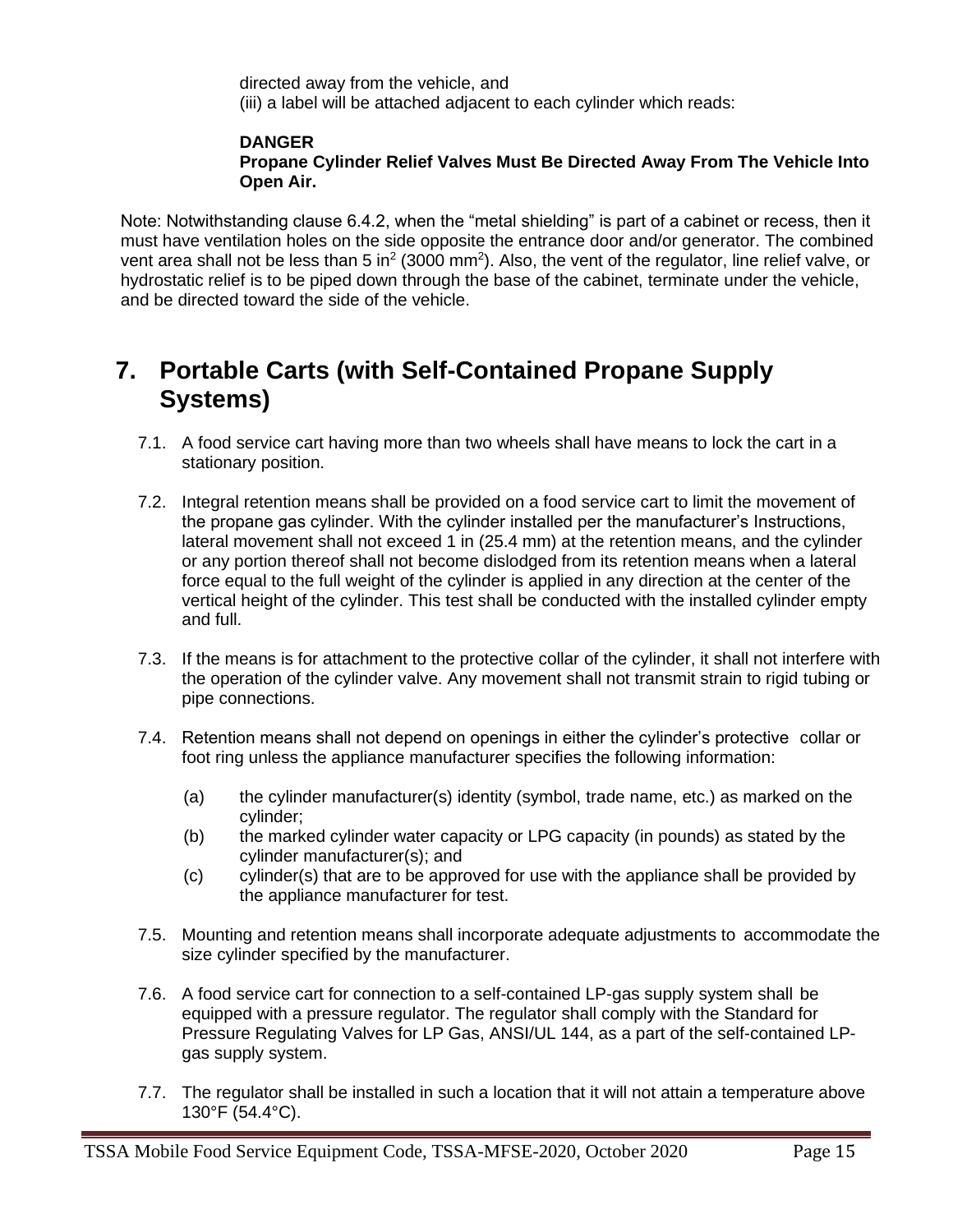- 7.8. The regulator shall incorporate a pressure relief valve or overpressure device.
- 7.9. A food service cart with input ratings exceeding 100,000 Btu/h shall be equipped with a two-stage regulator.
- 7.10. The inlet of the pressure regulator for connection to a self-contained propane system shall be fitted for attachment to one of the following:
	- a. a CGA No. 791 Cylinder Connection Device and complying with the Standard for Cylinder Connection Devices, ANSI Z21.81 • CSA 6.25 or the Standard for Adapters and Cylinder Connection Devices for Portable LP-Gas Cylinder Assemblies, UL 2061;
	- b. a CGA No. 810 Cylinder Connection Device and complying with the Standard for Cylinder Connection Devices, ANSI Z21.81 • CSA 6.25, or the Standard for Adapters and Cylinder Connection Devices for Portable LP-Gas Cylinder Assemblies, UL 2061; or
	- c. a CGA No. 600 Cylinder Connection Device complying with 1.6.8, and incorporating a filter on the inlet connection with minimum filtering of 80 micron size.
- 7.11. Except for a No. 600 Connection, connection devices shall:
	- a. not permit the flow of gas until a positive gas seal has been achieved;
	- b. have a thermal shut-off device complying with the Standard for Cylinder Connection Devices, ANSI Z21.81 • CSA 6.25, or the Standard for Adapters and Cylinder Connection Devices for Portable LP-Gas Cylinder Assemblies, UL 2061; and
	- c. have an excess flow device complying with the Standard for Cylinder Connection Devices, ANSI Z21.81 • CSA 6.25, or the Standard for Adapters and Cylinder Connection Devices for Portable LP-Gas Cylinder Assemblies, UL 2061.
- 7.12. For appliances with a manufacturer's rated input of 80,000 Btu/hr (23 448 W) and below (with a 5 percent plus or minus tolerance), Class I excess flow device shall be used. For appliances with a manufacturer's rated input higher than 80,000 Btu/hr (23 448 W) (with a 5 percent plus or minus tolerance), Class II device may be used.
- 7.13. The by-pass flow rate after the device activates will be no greater than 10 scf/hr (0.28  $m^3/hr$ ).
- 7.14. A cylinder connection device shall have its primary seal attached to the cylinder portion of the device.
- 7.15. The appliance side portion of a cylinder connection device shall not be capable of attachment to the cylinder portion of a Compressed Gas Association No. 510 Connection.
- 7.16. On food service carts for connection to a self-contained gas supply, provision shall be made between the supply cylinder regulator outlet and the main gas burner valve, by means of a flexible connection for expansion, contraction, jarring and vibration. Aluminum tubing shall not be used for this purpose.

7.17. Flexible connections, including hose, shall be as short as practicable, suitable for the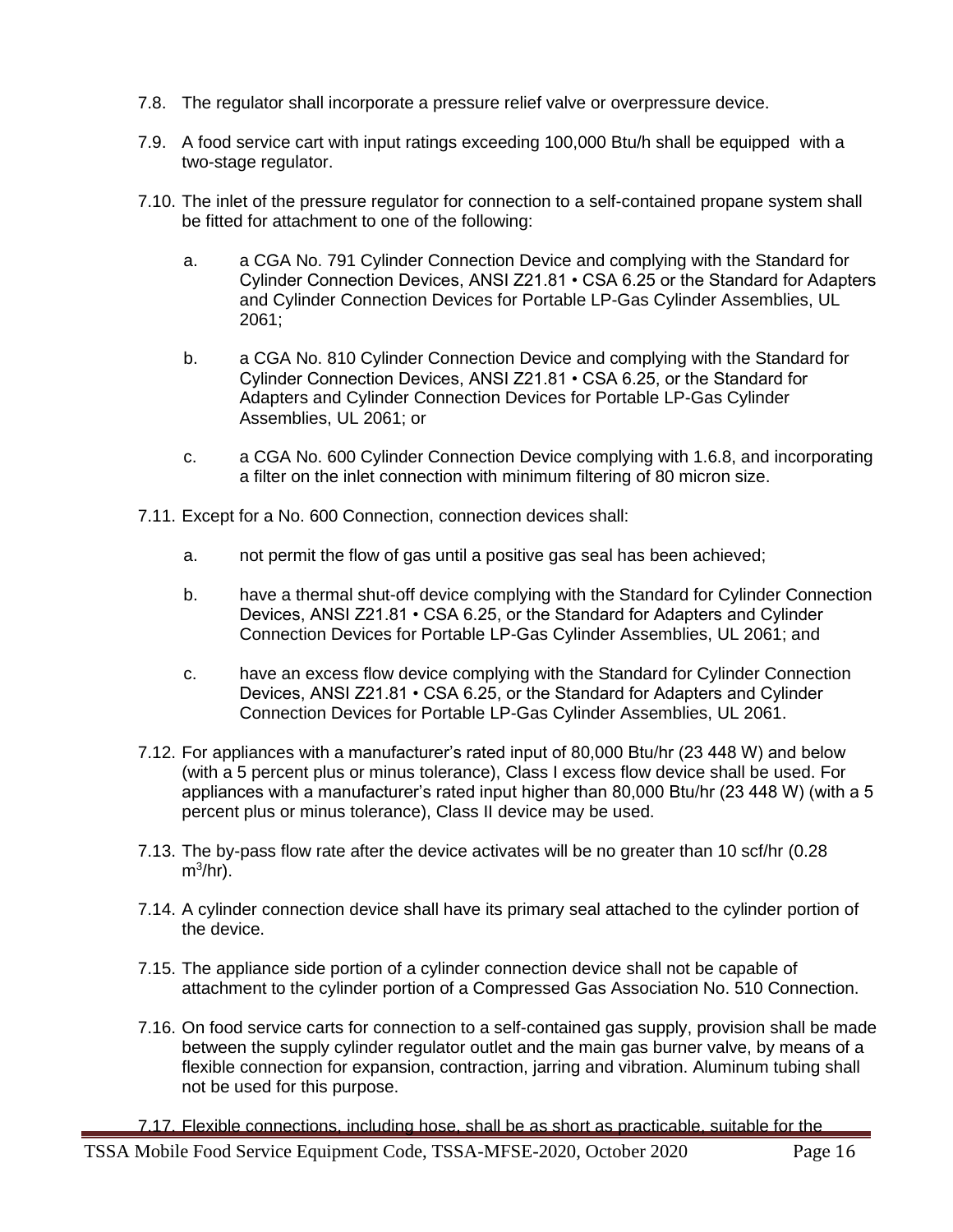purpose and the temperature to which exposed.

- 7.18. A food service cart shall be provided with a gas hose assembly complying with the current Standard, Elastomeric Composite Hose and Couplings for Conducting Propane and Natural Gas, CAN/CGA-8.1 or with the current Standard, Thermoplastic Hose and Hose Couplings for Conducting Propane and Natural Gas, CAN1-8.3.
- 7.19. Gas hose assemblies shall be of such length or otherwise restrained so that the regulator cannot drop to the ground when disconnected from the cylinder valve.
- 7.20. Provision shall be made so the hose cannot come into contact with surfaces whose temperatures are in excess of 140°F (60°C) when the gas appliances are in operation.
- 7.21. A cylinder valve's temperature shall not exceed 130°F (54.5°C).
- 7.22. The enclosure for the propane gas cylinder shall isolate the cylinder from the burner compartment to provide (1) shielding from radiation, (2) a flame barrier, and (3) protection from foreign material, such as hot drippings.
- 7.23 There shall be a minimum clearance of 2 in (50.8 mm) between the floor of the propane gas cylinder enclosure and the ground.
- 7.24.The design of a food service cart shall be such that (1) the propane gas cylinder can be connected, disconnected and the connections inspected and tested outside the cylinder enclosure; and (2) those connections which could be disturbed when installing the cylinder in the enclosure can be leak tested inside the enclosure.

### **8. Generators**

8.1. For MFSE which have a self-contained generator, a vapour tight separation between the generator and cooking appliance area is required. A door with a complete seal will suffice to meet this requirement.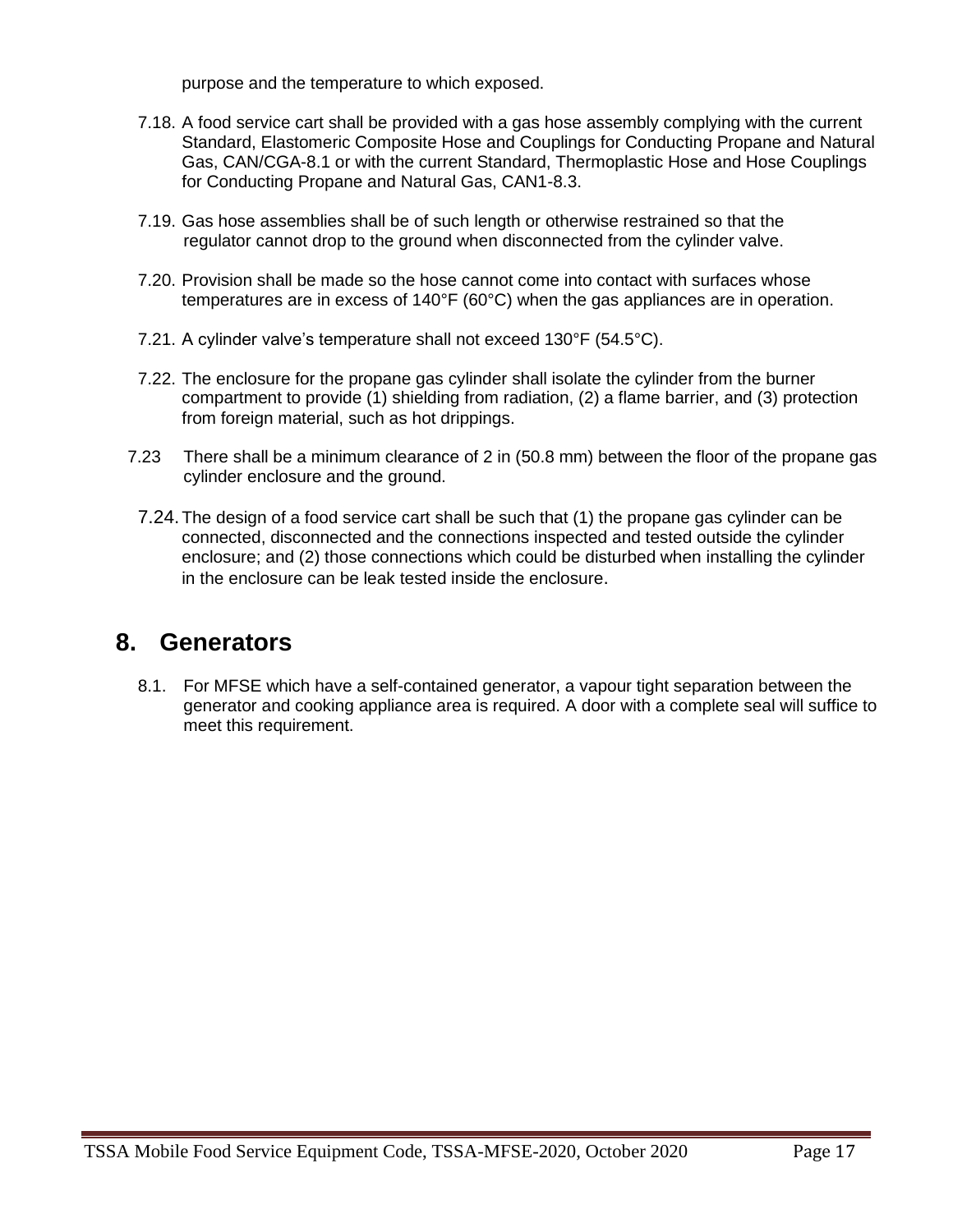## **9. Clearance To Combustible Construction**

If the individual appliance bears a recognized certification mark, the clearances to combustibles shall be verified. If the appliance does not bear a recognized mark, the temperature on adjacent combustible material shall be measured and shall not exceed:

- (a) 50°C (90°F) rise above ambient for any surface in contact or underneath the appliance; or
- (b) 65°C (117°F) rise for all other surfaces.

### **10. Danger Labels**

The following danger labels shall be affixed to all MFSE, be readily visible and located adjacent to the propane container with the following wording:

#### DANGER

- Cooking appliances shall not be used for spaceheating
- When the propane appliance is not in use or the vehicle is stored, shut off the supply of propane to the appliance (at the propanetank)

#### BEFORE TURNING ON PROPANE:

- Make certain all propane connections are tight, all appliance valves have been turned off and any unconnected outlets arecapped
- If an open door is used for ventilation/combustion air, ensure the door is open before turning on propane

#### AFTER TURNING ON THE PROPANE

- Light all pilots of appliances to be used
- Each connection, including those at appliances, regulators, and cylinders, shall be leak tested initially and periodically with soapy water by the operator. Never use a lighted match or other flame when checking forleaks
- Do not leave a system turned on or containers connected until the system has been proven to be leak (propane) tight
- When the containers are disconnected, the propane supply line shall be capped or plugged

For all Self-Propelled MFSE, the following additional danger label shall be affixed at the vehicle's fueling point and at the propane container with the following wording:

#### DANGER

• All pilot lights, appliances and their igniters shall be turned off during refueling of the motor fuel tanks and/or propane containers. Failure to comply can result in death or serious injury.

The word "DANGER" shall be a minimum of  $\frac{1}{4}$ -inch (6.4 mm) in height. All other words on the label shall be a minimum 1/8-inch (3.2 mm) in height.